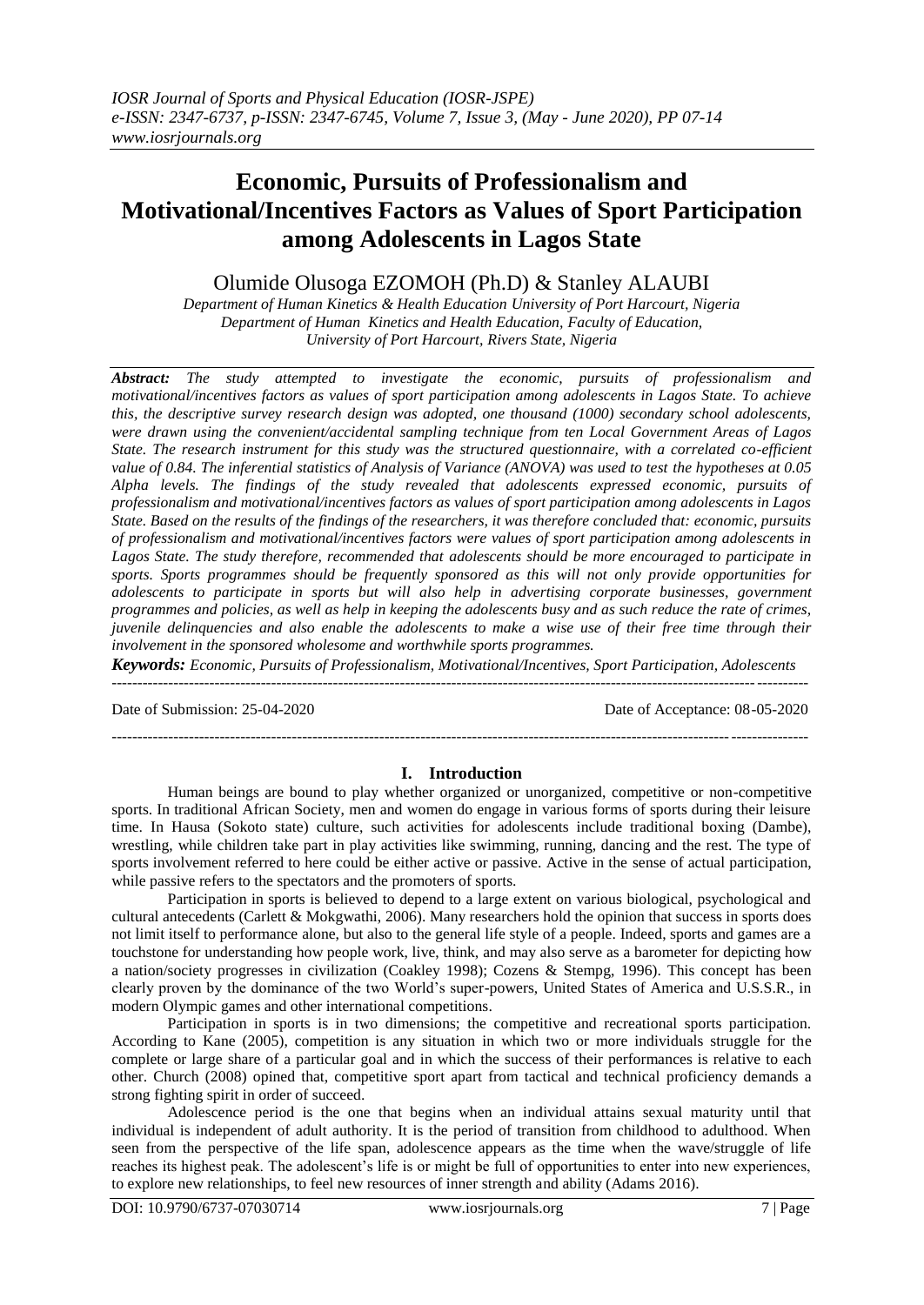Adedipe (2007) describes adolescence period as being a disturbing stage of life. He sees it as a period where there are conflicts with the individuals and between him and the adult world. At one movement, he has the wish to be independent and to establish himself as an adult and at another time he has the wish to retail all privileges of adulthood. Adolescence period is a stormy and stressful period to both the parents and the adolescents. Summarily, adolescence can be defined as the period of: chronological age, physiological changes, socio cultural phenomenon, cognitive development, decision-making, rapid and profound changes and a state of mind or a combination of these concepts.

Participation in sport all over the world has taken a new dimension and those who are involved in it have different motives. The motive of the early man was for survival. But today, participation in sports and physical activities are used not only for survival, which is mainly biological in nature, but for motives such as social, psychological, financial, intellectual, moral and spiritual (Eboh, 1994).

Many analyses have shown that the fun of sports is becoming less important than its seriousness. According to Coakley (1998), sports are viewed as becoming more serious than fun. He stressed that participation in sports is no longer a matter of personal interest, but rather, a venture that serves the goal of either creating products or meeting other goals, political inclusive.

Lagos State was created on May 27, 1967 by virtue of States' decree No. 14 of 1967 which restructured Nigeria's federation into 12 states administered by the federal government through the Federal Ministry of Lagos Affairs as the regional authority while Lagos City Council was governed by city of Lagos. Equally, the metropolitan areas of Ikeja, Agege, Mushin, Ikorodu, Epe and Badagry were administered by the Western region (Lawal 1997).

The state took off as an administrative entity on April 11, 1968 with Lagos Island serving the dual role of being the state and federal capital. However, with the creation of the Federal Capital Territory of Abuja in 1967, Lagos ceased to be the capital of the state, which was moved to Ikeja. Equally, with the formal relocation of the seat of the federal government to Abuja on 12 December 1991, Lagos ceased to be Nigeria's political capital.

Nevertheless, Lagos remains the nation's economic and commercial capital. Lagos State had 20 Local Government areas namely, Ikeja, Kosofe, Alimosho, Mushin,Oshodi/Isolo, Lagos Island, Surulere, Lagos Mainland, Ajeromi-Ifelodun, Ojo, Ibeju-Lekki, Eti-Osa, Ikorodu, Badagry, Ifako-Ijaiye, Agege, Amuwo Odofin, Apapa and Somolu (Odewunmi, 1997).

Lagos Sub-urban areas comprise of cities in Lagos that have no direct link with the capital city (Ikeja) or cities on the same axis with the capital city. Lagos Sub-urban areas are those areas that are not on the same axis with the capital city or those that can be referred to as sub-urban areas and these constitute about 15% of the state population. These areas are Badagry, Epe and Ikorodu. (Odewunmi, 1997).

### **Methodology**

The participants for the study consisted of one thousand (1000) secondary school adolescents, drawn from ten Local Government Areas of Lagos State. The participants were drawn using the convenient/accidental sampling technique. The research instrument for this study was the structured questionnaire, with a correlated co-efficient value of 0.84. The inferential statistics of linear regression was used to test the hypotheses at 0.05 Alpha levels.

## **II. Analysis And Discussion Of Findings**

**Hypothesis 1:** There is no significant difference on economic factors as sport values among adolescents in Lagos State.

Table 1: A summary of ANOVA analysis on mean scores of economic factors as sports values among adolescents in Lagos State. **ANOVA**

| H <sub>01</sub> |                |     |             |               |      |
|-----------------|----------------|-----|-------------|---------------|------|
|                 | Sum of Squares |     | Mean Square |               | Sig  |
| Between Groups  | . 956          |     | .978        | 225<br>ہ رے.∠ | .108 |
| Within Groups   | 436.244        | 997 | .438        |               |      |
| Total           | 438.200        | 999 |             |               |      |

The results in table 1 showed that the calculated F-value for the groups is 2.235 at degrees of freedom 2 and 999 and probability level 0.108 which is greater than the chosen probability level of 0.05 (F2, 999=2.235, p>0.05). Hypothesis 3 was accepted. This indicates that there is no significant difference on economic factors as sports values among adolescents in Lagos State. That is, economic factors are values of sport participation among adolescents in Lagos State.

Fain (2013) in line with his finding reported that, it is self-evident that work is an instrumental activity and work on a job implies profit-orientation of the employers. Innovations affecting workers' productivity have always been of interest to management. In many countries, industrial concerns have started substantially, investing on workers recreation. It is of interest to know why these concerns spend money on employees'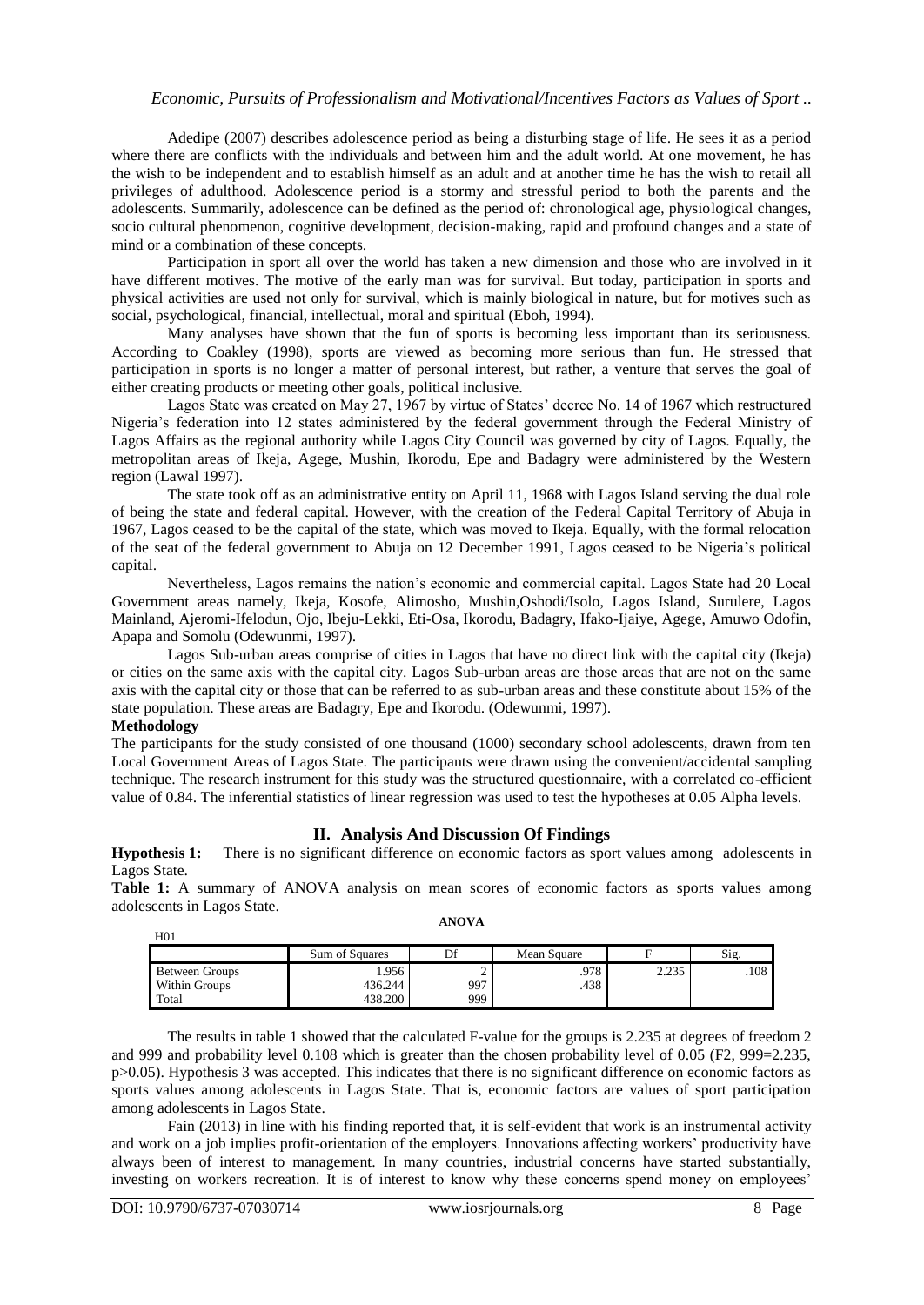recreation. Employers have recognized the fact that a healthy worker costs less and produces more. Absenteeism due to sickness is reduced, by providing recreation. Employers have recognized the fact that sickness is reduced by providing recreation through sports and physical activities. Exercise, according to Amusa and Onyewadume (1988) provides individuals with improved health. It helps to improve the working capacity of individuals as it helps to pump blood all over the body efficiently, whenever the heart finds it difficult to do so. The inability of the heart to pump blood all over the body leads to numerous debilitating conditions ranging from general weakness of the body to joint ache, since various system of the body have not been worked upon. But with active exercise or participation in physical activities, these conditions are avoided; and the individual is radiant, filled with vigour energy and strength. He therefore functions maximally and most importantly enjoys near optimal health and would seldom visit the hospital for treatment. As a result, less money would be spent on medical care of such individuals by the government, private, or public establishments, and by the individuals themselves. Hence, production rate of such individuals would increase.

In further support of this finding Ajayi, Ogundele and Hamafyelto (2000), submitted that sport has created for itself the labour market where they have employers and employees together with labour unions. They also have professional and amateur divisions. With the professionals, players and athletes are employed based on expertise or skill and experience as they do in other labour markets. Like in other profession, the employer of labour scouts for quality athletes who can provide unique services leading their teams to victory. This assertion can be corroborated with the victory of Enyimba Football Club of Aba, Abia State, where the state Governor, Orji Uzoh Kalu used the resources of the state to recruit skillful and able-bodied players that won for them the African Champions Cup on the  $11<sup>th</sup>$  of December, 2003, at Egypt for the first time since 37 years.

According to Morakinyo (2002), sport is a social phenomenon that could no longer be ignored in the social, political and economic environment of any nation. Sport has continually occupied the prime place and space in the electronic media and continued to occupy the sub-conscious and conscious parts of man, either as athletes or spectators. Individuals, groups and even nations have gained privilege through sports. Odejide (1992) stated that sports provide experience that achieve purposeful living, it thus form an integral part of National Education Program. She went further to conclude that sports participation by youths is therefore, a factor of opportunity in terms of economic deposition.

Sports have transcended the purview of the early Greek philosophers who focused only on having a sound mind in a sound body, a non-negotiable variable that they demand from those desirous of stirring the delicate ship of government in the Greek city-states. The instrumentality of sports has an all- embracing macro status. It is globally employed as a potential political instrument, as well as a robust economic venture (Iheanacho, 2001).

According to Adesanya (2003), sports today are truly global in scope and consuming interest in many countries of the world. Sport today, is not just a viable public relations tool, but also a celebrated multimillion dollars spinning machine. Millions of dollars are now grossed by sportsmen and women all over the world, for example in sports like boxing, football, basketball, golf, tennis among others. Sport is one of the fastest and easiest ways of turning fortune around, considering the economic breakthrough sportsmen and women all over the world are making. It has turned the fortune of many athletes with poor financial background into celebrated multi-millionaires. Sport today is serving as an international passport for our young men and women.

Nigeria, in the eyes of her friends and foes, is a potential economic and sports giant. This supposedly gave rise to the approval of the right to host the FIFA/COCACOLA under 21 Senior World Cup of 1999 in Nigeria. Undoubtedly, Nigeria is a household name all over the world because of her reputation in sports; athletics and physical education are generally developing and expanding in a high frequency. There is therefore, the need and tendency to strive for efficiency and excellence in performance at all levels. Sport has permeated the Nigerian society just as it has in many other societies worldwide. Newspapers devote pages of their editions to sport (Igbanugo 2000).

In support of this view, Morakinyo (2000), stated that sport is a social phenomenon that has grown from its humble beginning of being an entertainment and recreation to become a visible and prominent business phenomenon that could no more be ignored in the social, political and economic environments of any nation.

Sport is now a major part of the business community that offers various players with specific services and opportunities for profit. Athletes are part and parcel of major business enterprises, where individuals and groups are involved in producing consumable products for the general public. The product they produce is generally known as sport entertainment where the athletes are prime actors, with a host of attendant supporting cast, ranging from marketers, spectators, facilities, personnel, stadium managers, coaches, trainers, masseurs, physiotherapists, doctors, biochemists, psychologists, nutritionists and cooks amongst others. All contribute their part to keep the wheel and the athletes performing at their optimum level (Obajimi, 1997)

Contemporary sport grew for the sake of excitement, amusement strength and physical fitness. Sport has also grown in economic and political dimensions and countries now use it as a legitimate of foreign policy and a vehicle to show a country's mood towards another. For instance, Nigeria boycotted the Edinburgh 1986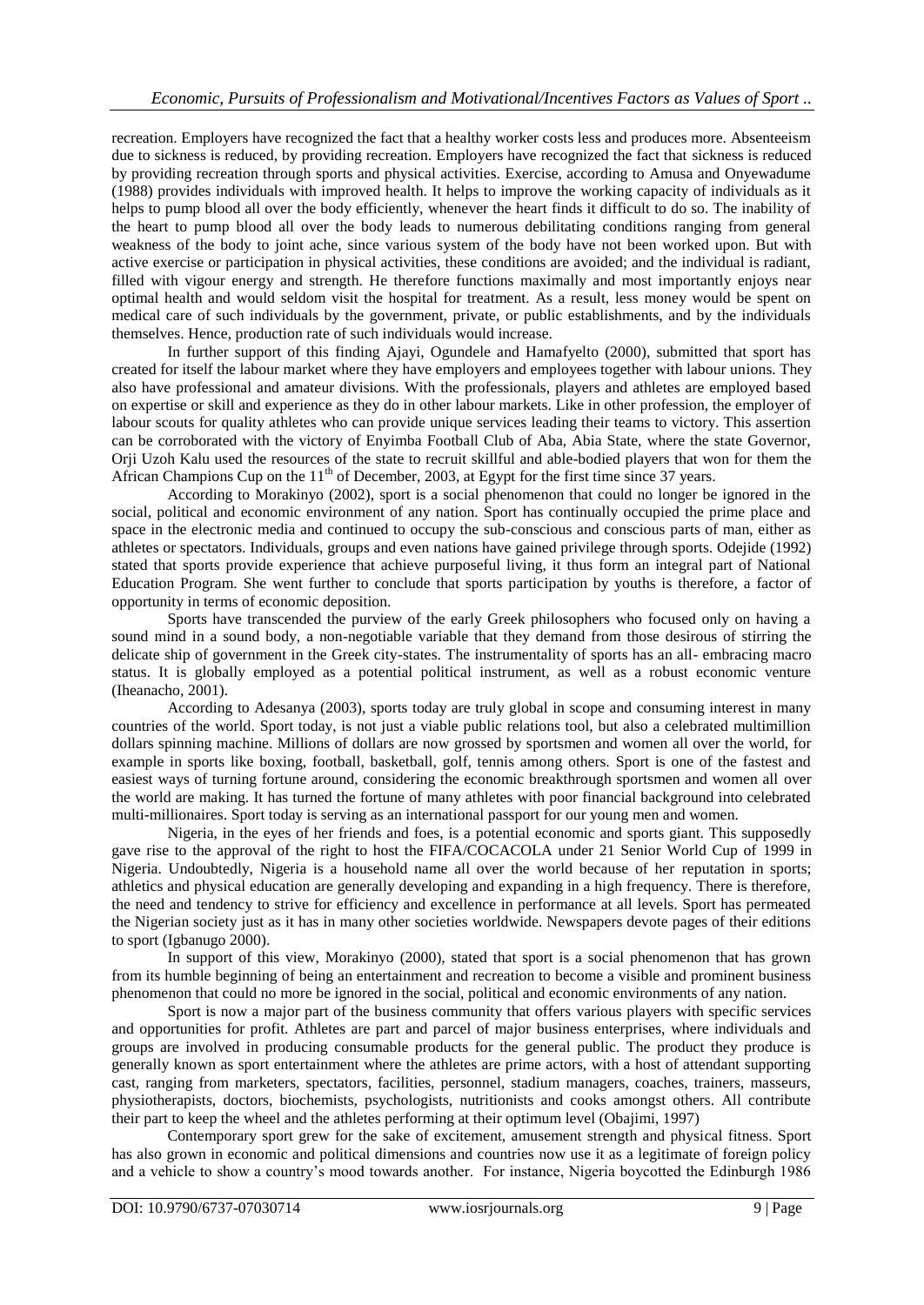Commonwealth Games because of a British rugby team that went on a playing tour of apartheid South Africa. Nigeria used that to protest the apartheid policy perpetuated against the blacks of South Africa, who actually owned the land of South Africa.

Sport is used as an avenue for appreciation of the ethical clues in a country. Success in sport has some national impacts, such as; prestige, status and respectability. A country whose athletes performed well in any international sports would be granted an extensive media coverage, which normally throws such a country into world's limelight particularly, if the country is relatively unknown. Nigeria experienced this prestige, status and respectability when her soccer team won the maiden edition of the Under- 16 World Junior Soccer Championship in China in 1985 (Onifade, 2003).

Sport has earned a lot a people a career of their choice. Included here are the coaches, sports administrators, and professional athletes. Some of these people are today a part of the highest paid human beings in the world. Kanu Nwankwo of Nigeria is one of such people. Some people too produce sports materials, distribute and sell them to earn living. The production of sports facilities, equipment, and supplies has contributed to industrial growth in a number of cities throughout the world. Several people are being employed to produce these items. The use of sports to promote several products is worthy of mention too. This has helped to improve the sales of such advertised products.

**Hypothesis** 2: There is no significant difference on pursuit of professionalism as a value of sport participation among adolescents in Lagos State.

**Table 2**: A summary of ANOVA analysis on mean scores of pursuit of professionalism as a value of sport participation among adolescents in Lagos State.

**ANOVA**

|                       | Sum of Squares | Df  | Mean Square |      | $\sim$<br>S1g. |
|-----------------------|----------------|-----|-------------|------|----------------|
| <b>Between Groups</b> | .963           |     | .481        | .056 | .348           |
| <b>Within Groups</b>  | 454.589        | 997 | .456        |      |                |
| Total                 | 55.557         | 999 |             |      |                |

The results in table 2 showed that the calculated F-value for the groups is 1.056 at degrees of freedom 2 and 999 and probability level 0.348 which is greater than the chosen probability level of 0.05 (F2, 999=1.056, p>0.05). Hypothesis four was accepted. This indicates that there is no significant difference on pursuit of professionalism as a value of sport participation among adolescents in Lagos State. That is pursuit of professionalism is a value of sport participation among adolescents in Lagos State.

Globally, sports have metamorphosed and become significant social institution with acceptable norms and distinct sub-culture. Invariably, today's sport is the anti-theses of original nature of play-oriented contest, because sport at a corporate level has become a big spectacle, big business and a good example of power politics (Ajayi, 1999), suffice it to say, the fact that players can be "hired and fired" is a slogan that further accentuates the professional roles sports have attained. Salami (1998) also noted that the employment opportunities that are available in sport industry motivate some people into participating in sport. He stated further that, in sport one can be employed as athlete, coach, teacher, sport organizer, consultant for construction and installation of sport facilities.

According to Oyeniyi (2000), physical education being a school subject involving sport can only be taught successfully and effectively by specialist who is expected to teach both physical education knowledge and skills. Therefore, a physical education teacher who is expected to impart knowledge and skills of the subject to the learners should be knowledgeable about the legal aspects of sports, health, recreation and others which will help him in the teaching of the subject effectively.

Harding (2013) stated that physical education teachers as professionals have a reputation of being "men of action" with very few words spoken. Hansen (1989) postulated that practitioners by virtue of training have acquired techniques, which enable them to render specialized services to the community. Justifying the importance of physical education teachers as professionals in the teaching/learning process of physical education knowledge and skills, Iroegbu and Opara (1998) stated that there could be no sportsman or woman without teachers, and then the physical education teacher should see himself as an important person in the society.

Like the physical education teacher, according to Oyeniyi (2000), a coach is a person that is trained in the skills of specific sport, who later imparts the knowledge into athletes who have been initially introduced to sport. According to Fordhan and Leaf (2018), the coach is the one who handles the experienced athletes in order to improve their knowledge/skills and awareness. Miller (2014) described the coach as one who handles the after varsity sport programme.

Adedeji (1995) postulated that coaching transforms objective movements, which are supported by mental and moral attitude. Ajayi (1999) described coaching as the use of scientific method to impart skills

.

**HO2**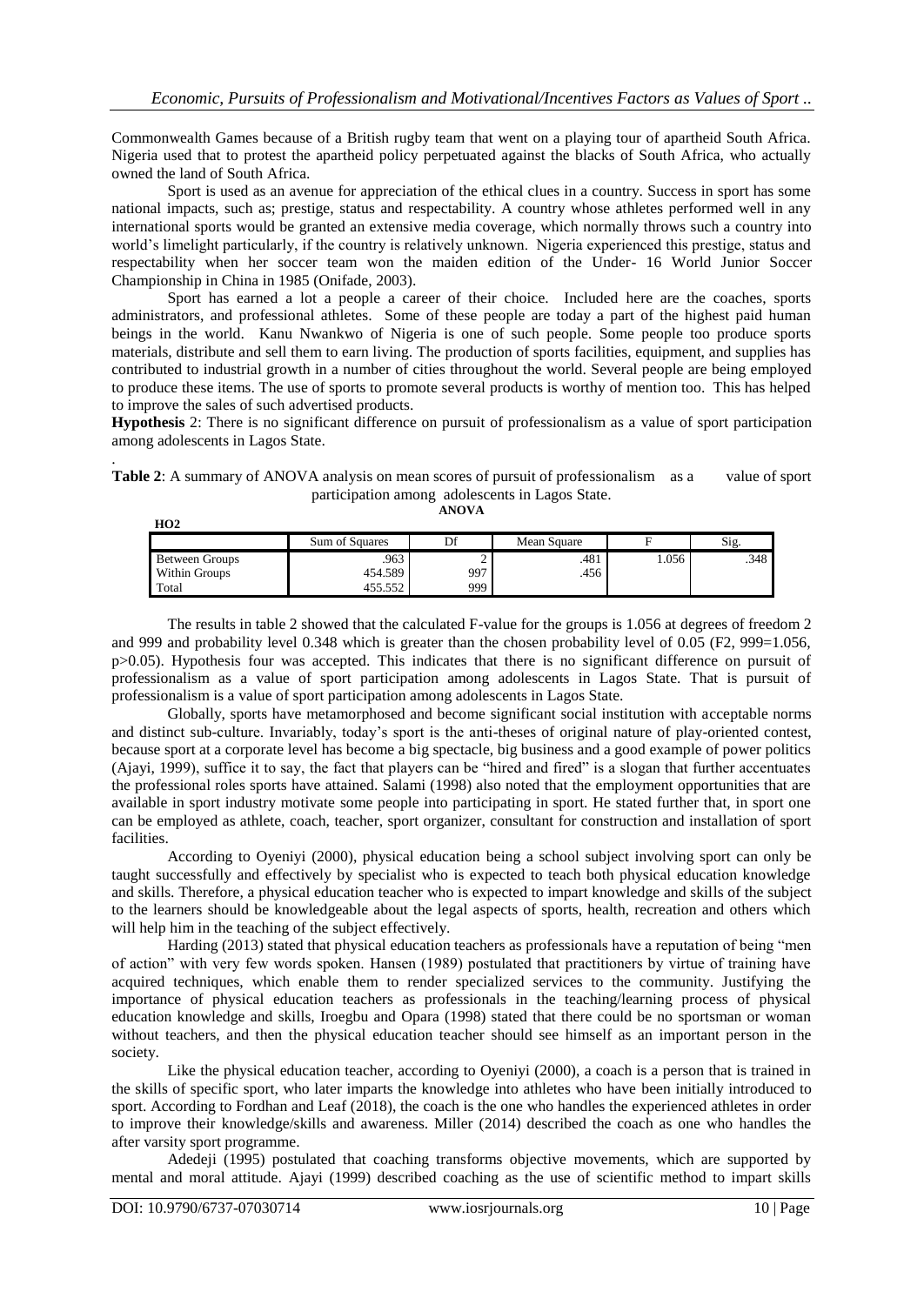knowledge by a professional called coach to an individual or a group of person called athletes for the purpose of improving their skills. Opatola (1999) posited that coaching enables one to discover new talents, provides proper training, enhances the development of positive attitudes by the participants, and gives participants the required physical, mental, social and emotional conditioning. Furthermore, it is important to note that a coach should be professionally qualified, which is where professionalism comes in, and however, he must be conversant with recent changes in his professional career.

**Hypothesis 3:** There is no significant difference on incentives/motivational factors as sports values among adolescents in Lagos State.

#### **Table 3:** A summary of ANOVA analysis on mean scores of incentives/motivational factors as sports values among adolescents in Lagos State. **ANOVA**

| H <sub>0</sub> 3      |                       |     |             |       |      |
|-----------------------|-----------------------|-----|-------------|-------|------|
|                       | <b>Sum of Squares</b> | Df  | Mean Square |       | Sig. |
| <b>Between Groups</b> | 1.353                 |     | .676        | 2.113 | .121 |
| Within Groups         | 319.141               | 997 | .320        |       |      |
| Total                 | 320.494               | 999 |             |       |      |

Total 320.494 999

The results in table 3 showed that the calculated F-value for the groups is 2.113 at degrees of freedom 2 and 999 and probability level 0.121 which is greater than the chosen probability level of 0.05 (F2, 999= 2.113, p>0.05). Hypothesis five was accepted. This revealed that there is no significant difference on incentives/motivational factors as sports values among adolescents in Lagos State. That is, incentives/motivational factors are sports values among adolescents in Lagos State. Participants in competitive and recreational sports have different reasons for doing so, some participate because of the incentives associated with participation. Some participate in order to be gainfully employed, while some go into sports for ego boosting. Incentives, as what keep the young athletes to continually make efforts to improve their performance, come in different forms and types, and are virtually important and cannot be toyed with. Incentives consist of materials or symbolic objects given to an individual before and or after a good outing (Eboh 1994).

This finding goes in line with that of Orlick (2011), which stated that incentive motivation energizes and spurs one to action and at the same time, it is capable of sustaining high performance level, because it is contained in the process of striving to attain one's optimum level. Nixon (2008), noted that incentive theory of motivation emphasizes the importance of external conditions with a sign of motivation when motivating factors are properly put in place, while the sportsman and woman is spurred into action. Incentive could equally be given to spur action in cases of declining performance. It leads to better performance in sports. It is the drive prompting an individual to act in a certain way. It is an abstract part of learning and performance. Motivation cannot be seen, heard, tested or smelt, but everyone knows that it is present when the resultant behaviour is seen. Incentive consists of materials or symbolic objects given to an individual after a good outing.

There is a cliché in human development theory, which says that rewards bring about motivation for improved performance. This could be the essence of both federal and state governments, private and public organizations, schools, sports councils and colleges/universities in Nigeria organizing award nights and receptions for deserving sportsmen and women, past and present heroes and victorious contingents. Activities or events of this nature go a long way to motivate people into participating in sporting activities as well as attract future excellent performance in sports or other human endeavour (Iheanacho,1998). Eboh (1994) opined that incentives are essential gadgets or the totality of the factors, which assist sportsmen and women to achieve their goals.

Obiyemi (1997), identified free accommodation, insurance, rent subsidy academic scholarship, car loan, transport allowance, camp allowance, feeding allowance, annual bonus, match bonus or playing bonus, free medical services winning allowance as common incentives given to players and coaches in Nigeria, and these incentives could encourage individuals to sports participation. While some educators argue that the joy in participation and the satisfaction derived from it was enough for the athletes in terms of incentives, others argue that incentives are symbolic for achievement in the field of sports and also have some roles to play in performance.

Kienka (2000) stated that, advanced nations of the world used incentives to improve the performance of their sportsmen and women. Bucher (1986) stressed that, apart from the provision of adequate food, good qualities, quality equipment, sport personnel and incentives are equally important in motivating athletes. Innih (1998), commenting further on the importance of incentives in the motivation of athletes, stated that unless rewards for competitions and making sacrifices are considered, athletes would find it difficult to compete. Just like everyone else, sportsman and woman enjoy receiving awards and rewards. Many athletes like something permanent to show for excellent performance. Of all types of incentives, motivations through adequate and timely provision of facilities and equipment are sure ways to inspire many people to participation and excellent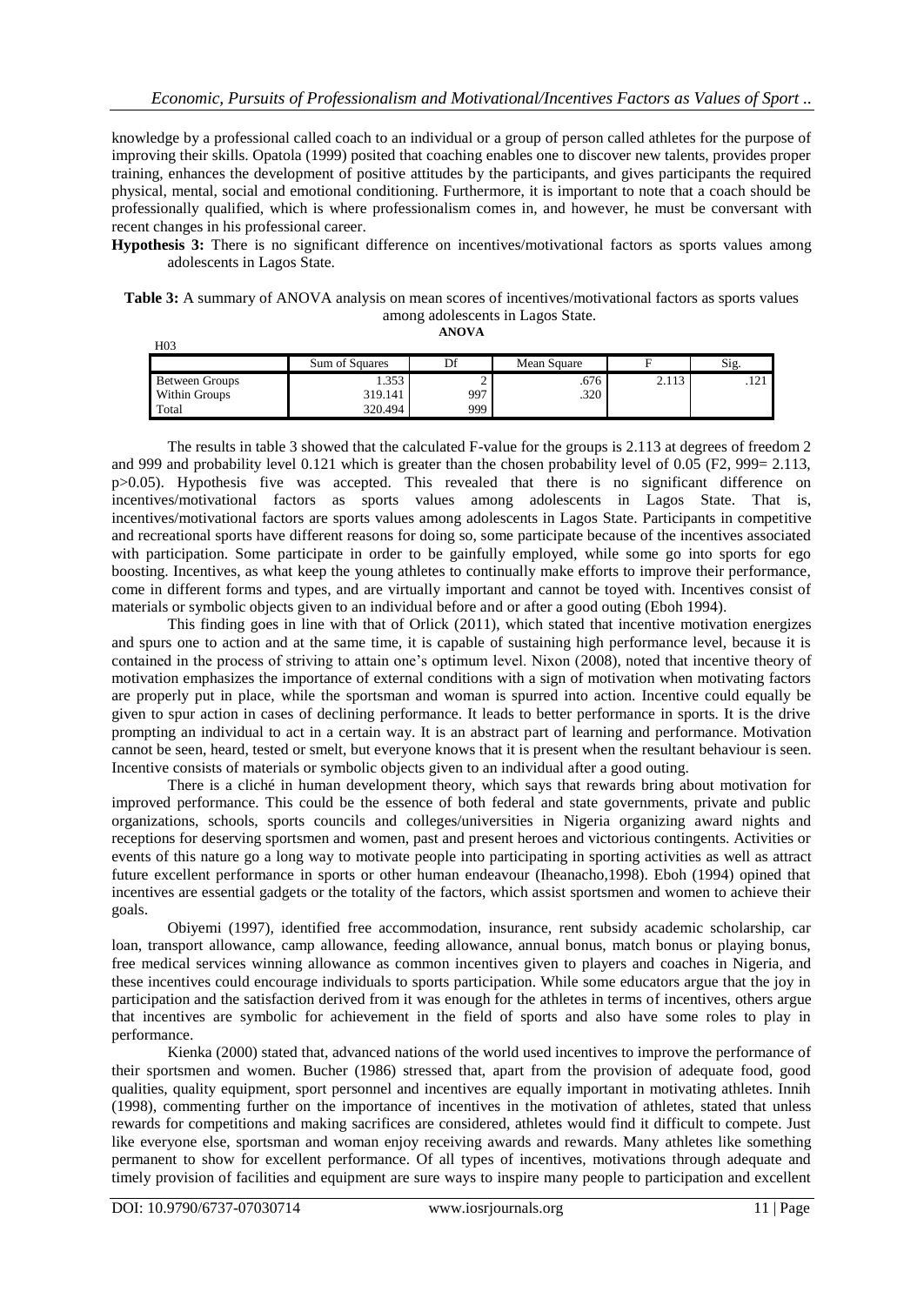performance. In other words, the provision of incentives, if adequately and properly taken care of, will motivate individuals to excellent performance in sports.

According to Carron (2000), an athlete who is motivated intrinsically to participate in sports does so because he, or she, finds participation itself rewarding. Motivation consists of finding out what athletes really want to do and become, and then helping them to use sports to achieve the goal. However, incentive or motivation has to be individualized for the achievement of best result and it is the starting point for potential star athletes.

Sports incentives can either be in form of awards or rewards that are commonly used to energize athletes. Bucher (1986), postulated that awards and rewards stimulate interest, serve as encouragements for participation and recognize achievement. Salami (1998), stated that gifts vary from personal satisfaction to performing an act, as well as a host of others like trophies, plaque, medals, certificates and other general incentives which may include money. He stated further that award is educational device, method or symbolic token aimed at recognizing or appreciating the outstanding performance or success of an individual. In a competition, reward is the compensatory incentive obtained for a work done Daughtery and Lewis (2008) opined that award should always be differentiated from reward.

Reward and award could range from monetary and material gift to presidential handshake. Many athletes and those being initiated into sport usually clamour for monetary reward rather than presidential handshake. It has also been noted that many young developing stars go into sports due to cash and material gifts given to sportsmen and women in the past. Salami (1998), stressed that as each day passes and as cost increases, award becomes smaller and fewer in number, its demand on the budget increases, and therefore, it is necessary to seek creative and imaginative ideas of awards.

Also employment opportunities that are available in sports industry motivate some people into participating in sport. In sport, one can be employed as athlete, coach, teacher, sports organizer, sport consultant for construction and installation of sports facilities. Bucher (1986) stated that, apart from the provision of adequate funds, good quality facilities and sports personnel, incentives are equally important to motivate athletes. Orlick (1991) also noted that, incentives motivate, energize and spur one to action and it is capable of sustaining high performance level because, it is contained in the process of striving to attain one's optimum goal. Phillips (2012) opined that, to motivate is to move, impel, induce, and to stimulate interest through appeal to associated interest or special devices.

The term motivation refers to a psychological concept, which has been described as an urge, arousal, drive, energizer, motive or that which spurs a person to action (Eboh 1994). According to Enyeasu (2000), motivation is a powerful activator, for without it very little can take place. It plays an important role during the entire process of skills acquisition, practice periods and competition stage. Harter (2008), pointed that motivation is not a sweet given to learners, rather, it is an abstract psychological concept which cannot be seen, heard or touched, but whose effects are glaringly visible.

Motivation also refers to processes or conditions which may be physiological or psychological, innate or acquired, internal or external to the organism which determine or describe how, or in respect of what behaviour is initiated, maintained, guided, selected or terminated, it also refers to the fact that an individual will learn or remember or forget certain materials as well as to some of the processes or conditions which are responsible for this behaviour (Singer, 1992). Kirk-Patrick (1993) viewed motivation as incentives, which is concerned with the initiation that incites and encourages one to action. While Strache (2009) identified it as any stimuli, that can be material, leadership, or person that urges one into action.

When individuals have some final goals as either objective, they consciously or sub-consciously assess the incentive value attached to that activity (Carron, 2014). According to Weiner (2009), incentive is the provision of all essential gadgets or the totality of the factors, which should assist sportsman or woman to make the achievement of his goals obtainable.

The advanced nations of the world, according to Kienka (2000), used incentives to improve sportsmen and women's performance. It helps to assist and sustain the athletes to achieving their participation motive in sports competition. Alderman and Wood (1996) identified seven major incentives systems in sport participation and sport sustenance. They include the athletes' independence (doing things without the help of others); affiliation (making friends); power (controlling others); stress (seeking excitement); excellence (doing something very well); aggression (intimidating others) and success (seeking status, prestige, recognition). Pooley (2014) revealed that majority of young sports participants in American soccer sport continue with sports participation due to their affiliation, excitement, success and sport stress.

A fundamental assumption in education, industry and sport is that incentives can be used to influence behaviour by withholding or providing inducement to the individual. Martens (2007) opined that incentive can elicit, modify or eliminate specific behaviour. According to Harris (2014), token incentive can eliminate specific inappropriate behaviours or to increase one's livelihood.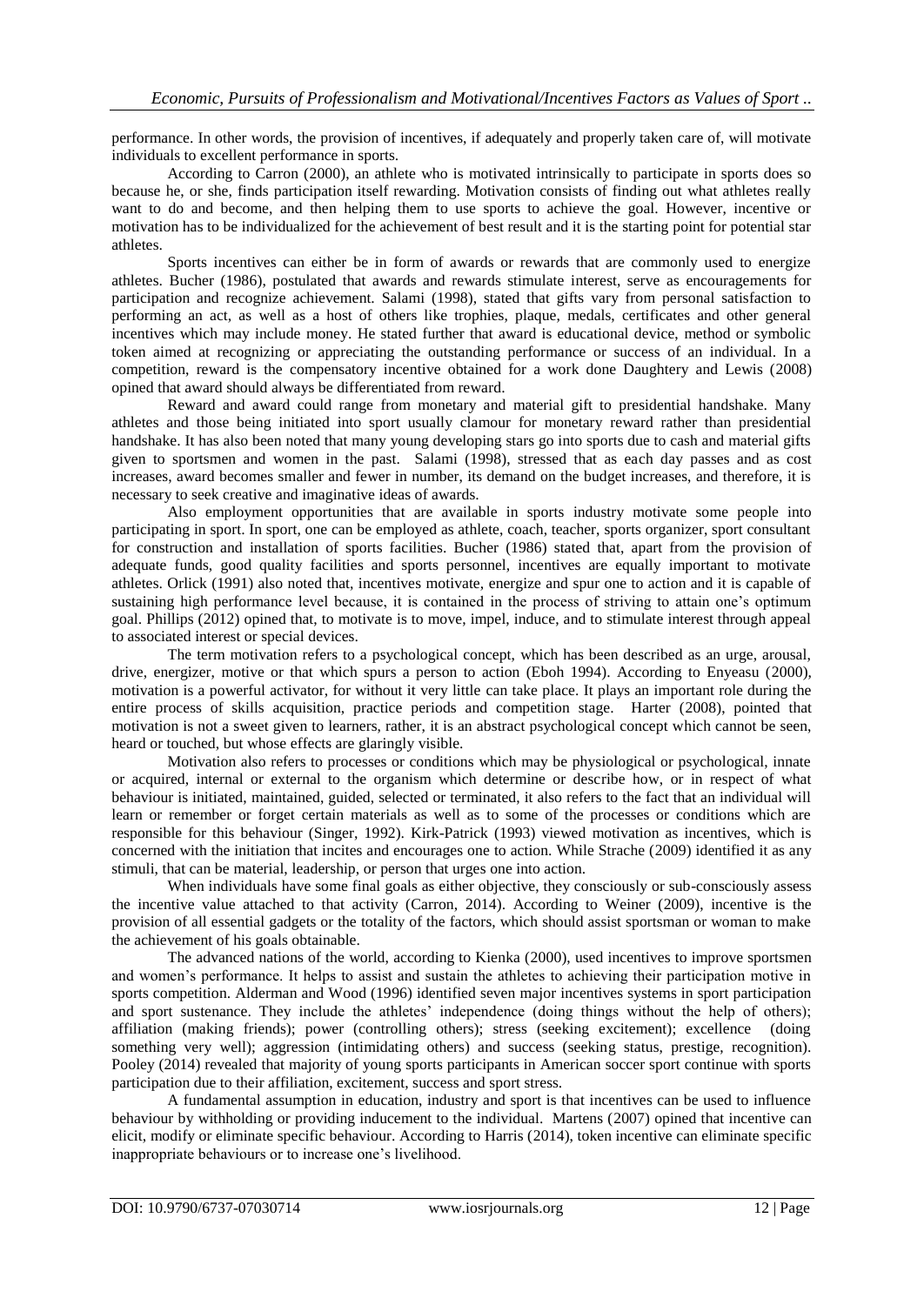#### **III. Summary**

The study attempted to investigate the economic, pursuits of professionalism and motivational/incentives factors as values of sport participation among adolescents in Lagos State. To achieve this, the descriptive survey research design was adopted, one thousand (1000) secondary school adolescents, were drawn using the convenient/accidental sampling technique from ten Local Government Areas of Lagos State. The research instrument for this study was the structured questionnaire, with a correlated co-efficient value of 0.84. The inferential statistics of Analysis of Variance (ANOVA) was used to test the hypotheses at 0.05 Alpha levels. The findings of the study revealed that adolescents expressed economic, pursuits of professionalism and motivational/incentives factors as values of sport participation among adolescents in Lagos State.

### **IV. Conclusion**

Based on the results of the findings of the researchers, it was therefore concluded that:

- 1. There is no significant difference on economic factors as values of sport participation among adolescents in Lagos State. That means, economic factors are values of sport participation among adolescents in Lagos State.
- 2. There is no significant difference on pursuits f professionalis factors as values of sport participation among adolescents in Lagos State. That indicates that, patriotism/national pride factors are values of sport participation among adolescents in Lagos State.
- 3. There is no significant difference on motivational/incentives factors as values of sport participation among adolescents in Lagos State. That suggests that, motivational/incentives factors are values of sport participation among adolescents in Lagos State.

### **V. Recommendations**

The study therefore, recommended that adolescents should be more encouraged to participate in sports. Sports programmes should be frequently sponsored as this will not only provide opportunities for adolescents to participate in sports but will also help in advertising corporate businesses, government programmes and policies, as well as help in keeping the adolescents busy and as such reduce the rate of crimes, juvenile delinquencies and also enable the adolescents to make a wise use of their free time through their involvement in the sponsored wholesome and worthwhile sports programmes.

#### **References**

- [1]. Adams, B. D. (2016). Socialization into & through sport involvement. In G. L. Ueschen & G. Sage (Eds). *Handbook Social Science of Sport.* Champaign: IL Stipes.
- [2]. Adedipe, O.A. (1987) *Improvisations as a major solution to the problem of lack of physical education and sports equipment in schools.* Lagos; EP Floridec.
- [3]. Adesanya, O.A. (2003). Some basic consideration for Nigerian University in provision and management of sports facilities. *Journal of Nigeria Academy of Sports Administration* I (1) 19-25.
- [4]. Adedeji, J.A. (1995). *Cross-cultural study of women participation in sports.* AAPHERD Publication.
- [5]. Ajayi, M. A. (1999). *Social intuition and sport. Ibadan External Studies Programme Series.* Centre for External Studies, University of Ibadan 27–30.
- [6]. Ajayi, M.A., Ogundele, B.O. & Hamafyelto, S.S. (2000) Perceived retirement phobia as a function of education and marital status of professional athletes. *Proceedings of the ICHPER S.D. African Regional Conference.*
- [7]. Amusa, L.O. & Onyewadume, I.U. (1988), The effects of a recreational fitness programme on the physical–psychological characteristics of working class adults. In Ajala, J.A. (Ed.) *Recreation education for health and national challenges:* Lagos: Toklass.
- [8]. Alderman, C.A. (1996) *Administration of school health and physical education programmes.* St. Louis. Missouri: C.V. Mosby.
- [9]. Bucher, C. A. (1986) Administration of physical education and athletics programmes (10<sup>th</sup> ed.). St. Louis: C. V. Mosby.
- [10]. Carlett, J.T & Mokgwathi, M.M (2006) "Play game and sport preference of Tswana children" In J.A. Mangan & R.B. Small, Sports culture and society. *International historical and sociological perspective.* London: E and F.M. Spom.
- [11]. Carron, A.V. (2000) Cohesiveness in sports groups: Presentation status and possible direction. *Journal of sport psychology,* 4(2), 123-138.
- [12]. Carron, R. J. (2014). Integrating socialization influences into the study of children's motivation in sport. *Journal of Sport and Exercise Psychology.* 14, 59-77.
- [13]. Church, S. A. (2008) *Sport and motivation: Issues and controversies.* St. Louis: Mosby.
- [14]. Coakley J.J. (1998) *Sports in the society: Issues anid controversies.* St. Louis: The C.V. Mosby Company.
- [15]. Cozens, J. W. & Stempi, G. (1996). S*port and social systems. a guide to the analysis, problems and literature* Massachusetts. Addison – Wesley.
- [16]. Daughtery, G. & Lewis C. G. (2008). *Effective teaching strategies in secondary physical education.* London W. B. Saunders.
- [17]. Eboh, L.O., (1994). Situational motivational factors associated with athletic decision to participation in University sports. *Unpublished Ph.D Thesis.* University of Ibadan.
- [18]. Enyeazu, C.U. (2000). Privatization and commercialization in sports. 21st century and sports development in Nigeria: *Abuja Federal Ministry of Sports and Social Development.* 177 – 182.
- [19]. Fain, M. (2013). State as an Infant Environment: An Analysis of mother infant behaviour as a function of sex Merrill, *Palmer Quarterly*. 18. 97-108.
- [20]. Fordham A. & Leaf, G.. (2018) *Involvement in vigorous physical activity:* Toronto, ORCOL.

DOI: 10.9790/6737-07030714 www.iosrjournals.org 13 | Page